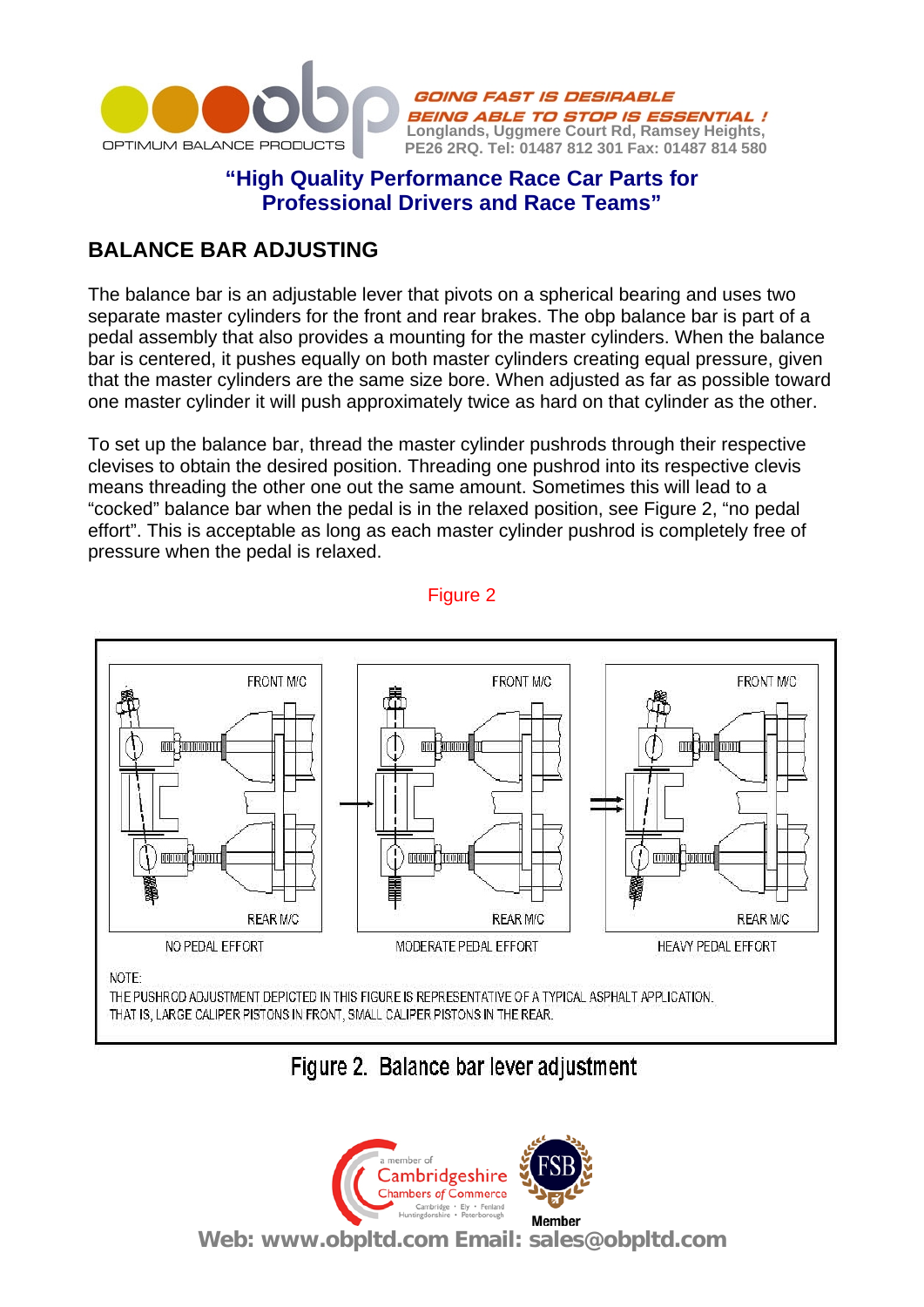

Figure 2. Balance bar lever adjustment. Note: The pushrod adjustment depicted in the figure is representative of a typical asphalt application. That is, large caliper pistons in front, small caliper pistons in the rear.

It is important that the operation of the balance bar functions without interference by over adjustment. This can occur when a clevis jams against the side of the pedal or the lever (bolt) hits the pedal bore during any point of pedal travel, Figure 3.



### Figure 3

# Figure 3. Balance bar lever interference

Balance bar lever interference.

Lever movement should be unimpeded throughout pedal travel. In the neutral position, clevises should have between 2mm to 4mm total clearance between the side of the pedal. Make sure that the master cylinder pushrods remain true in relationship to the cylinder during entire pedal travel; pushrods should not be pushing master cylinder pistons at an angle. See Figure 4.

NOTE: In its non-depressed position, the pedal and balance bar should allow the pushrod of the master cylinders to fully return. This can be checked by feeling pushrods for very slight movement, not loose movement.



**Web: www.obpltd.com Email: sales@obpltd.com**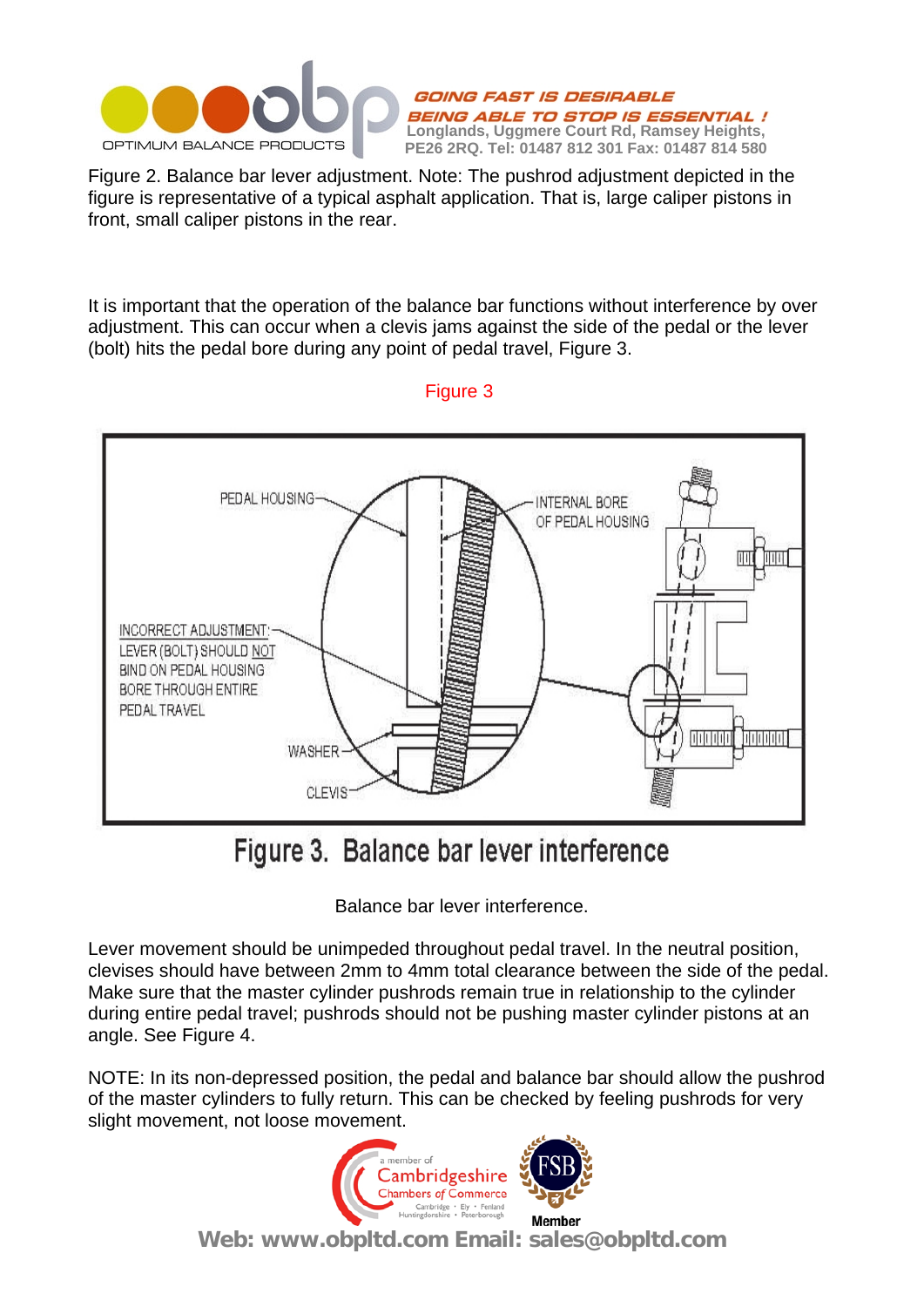

Figure 4



Figure 4. Example of pushrod alignment



### **PURPOSE**:

The function of a bias bar is to allow the adjustment of brake line pressure distribution between two master cylinders. This is accomplished through moving the bias bar pivot towards one master cylinder pushrod or the other. If the pivot is perfectly centred between the pushrods, the force applied to each master cylinder will be equal. This is known as the "neutral position" of the bias adjuster. If the pivot is moved closer to one pushrod or the other, then the master cylinders will receive differential pressures (proportional to the distance between the bias bar pivot point and master cylinder centre lines). This adjustment gives the driver control over the braking characteristics of the car, and to alter those characteristics to account for changes in fuel load, track conditions and handling characteristics of the car.



**Web: www.obpltd.com Email: sales@obpltd.com**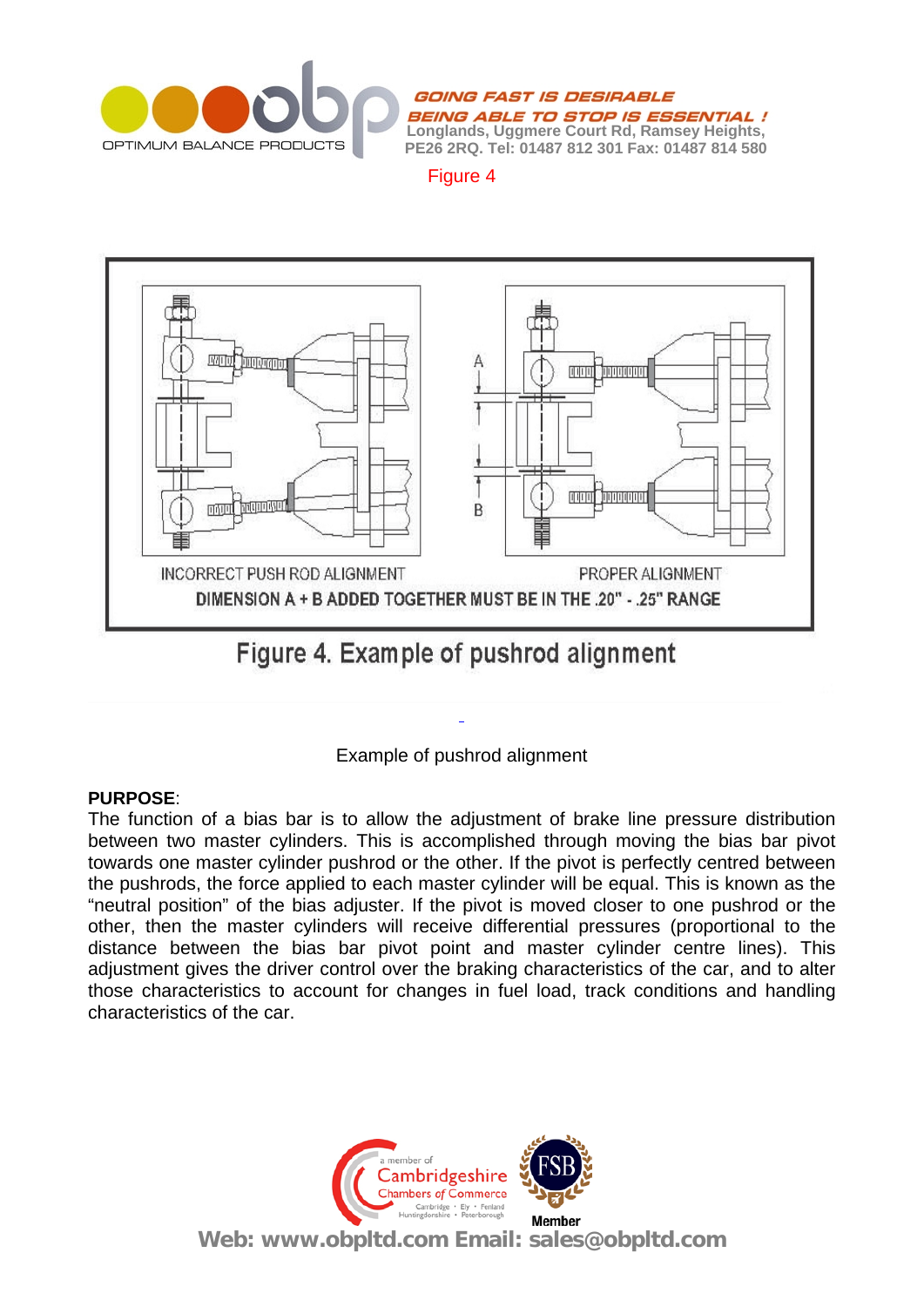

#### **SETTING UP THE BALANCE BAR:**

The balance bar is one of the most overlooked, and least understood, components on almost any racecar. As with all aspects of racecar assembly and preparation, careful attention to the geometry of the balance bar and brake pedal will yield great benefits. To start, we need to look at the proper installation of the bias bar adjuster.



First, we must insure that the bias bar pivot bearing is free to move within the pedal tube. Often this tube becomes distorted during installation. If this is the case, then the tube may be honed, until the bearing slides smoothly from one end of the tube to the other. The tube must be clean, and may be lubricated with a light oil or dry Teflon spray.